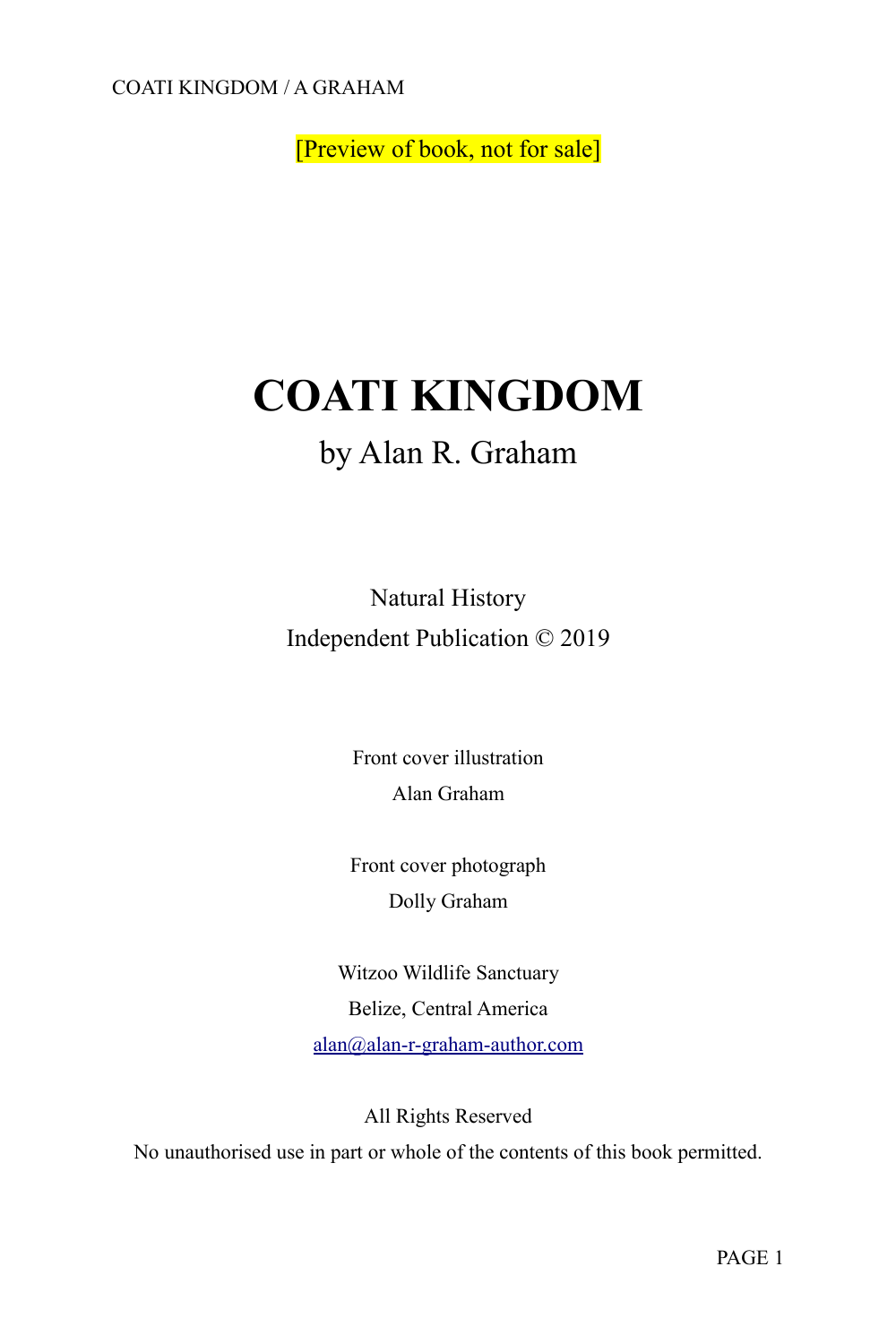## Table of Contents:

| Preface by the Author              | 3   |
|------------------------------------|-----|
| Glossary, Maps and Illustrations   | 5   |
| Day One $-2010$ – Welcome          | 7   |
| $Summer - 2010 - The Beginning$    | 23  |
| Fall 2010 – Angel Disappears       | 40  |
| Winter $2010 - Out$ and About      | 60  |
| Spring $2011$ – Stealing Babies    | 87  |
| Summer $2011 -$ Building a Band    | 74  |
| Winter $2011 -$ Mating Season      | 85  |
| Summer 2012 – Born in the Wild     | 94  |
| Winter 2012 – Trouble Now Alpha    | 104 |
| Summer 2013 – Baby Boom            | 114 |
| Winter $2013 -$ Fozzy Grows Up     | 123 |
| Summer 2014 – Mona Gets Pregnant   | 132 |
| Winter $2014 - And$ Onwards        | 143 |
| <b>Field Observations Index</b>    | 149 |
| Bibliographies and Acknowledgments | 150 |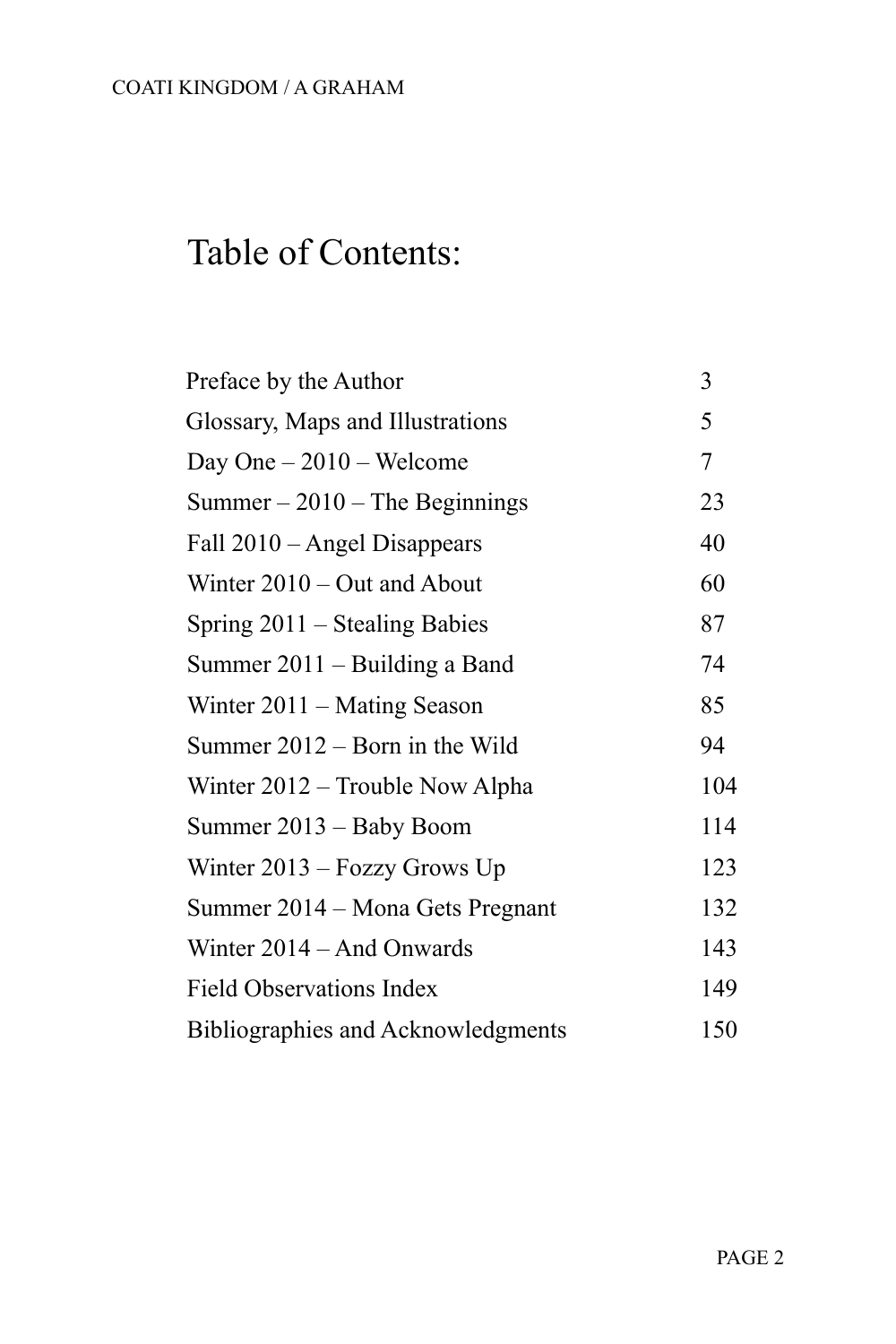### Preface by the Author:



Some of my closest friends will know that as I write this book I will be in tears practically every minute of every day: So many of my children loved and lost; so many heartbreaks and untimely mishaps; so much mayhem, and yet so much success in the process; so much to be thankful for. From the time we had to let 20 little furry monsters into our house prior to the arrival of a violent tropical storm and the ensuing disaster therein – not to mention the destruction outside – to the awful plight of a young, two year old male, mauled by the teeth and claws of a *then* alpha male named, Trouble. This is their story. These are the protagonists who have helped create and maintain Witzoo Wildlife Sanctuary for over ten years; injured, sick or drastically humanized victims of the illegal pet trade, many requiring rehab before soft release back into the wild.

Living with a band of over 80 Coatimundi (Quash, as they are known locally here in Belize, Central America) is a riot at the very best of times. To be able to walk among them, observe their natural habits, absorb their personalities, uncontested; a unique experience, one which allows for the study of a species that in the wild is practically impossible to approach, let alone witness at such close quarters. I have been privileged and owe my thanks to a number of fantastic enthusiasts and experts, whom I acknowledge at the end of this book.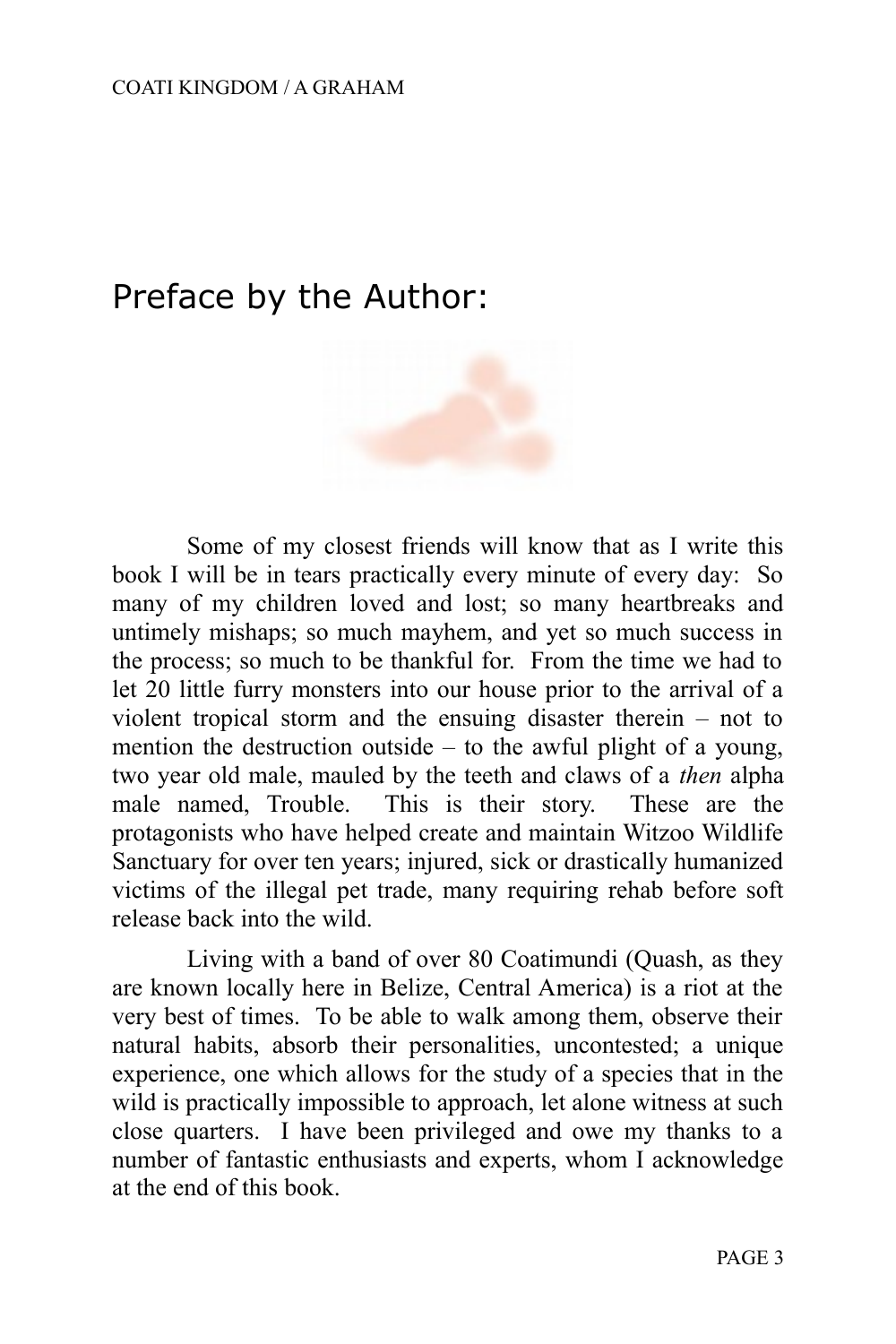Oh, look! The band is passing by my office window as I write this, babies among them, first and second years, moms of age four or more – as they do almost everyday – all different sizes and colors, ringed tails aloft, each with a name. What a sight!

I recently wrote a science fiction trilogy based on my experience here at Witzoo, the lead character inspired by one of our coatis. The story revolves around a psychologist who must desperately try to convince a life-like android that she is not actually human, a process that might have destroyed the android's fragile mind. It was recently published and dedicated to one of the first coatis to arrive here, a beautiful girl so humanized it seemed impossible that we would ever be able to break her bond with people and return her successfully to the wild. Like the android, she thought she was human and refused to accept she was not. Her name was Mona.

#### Alan R. Graham



The author with Lauralie before release - 2013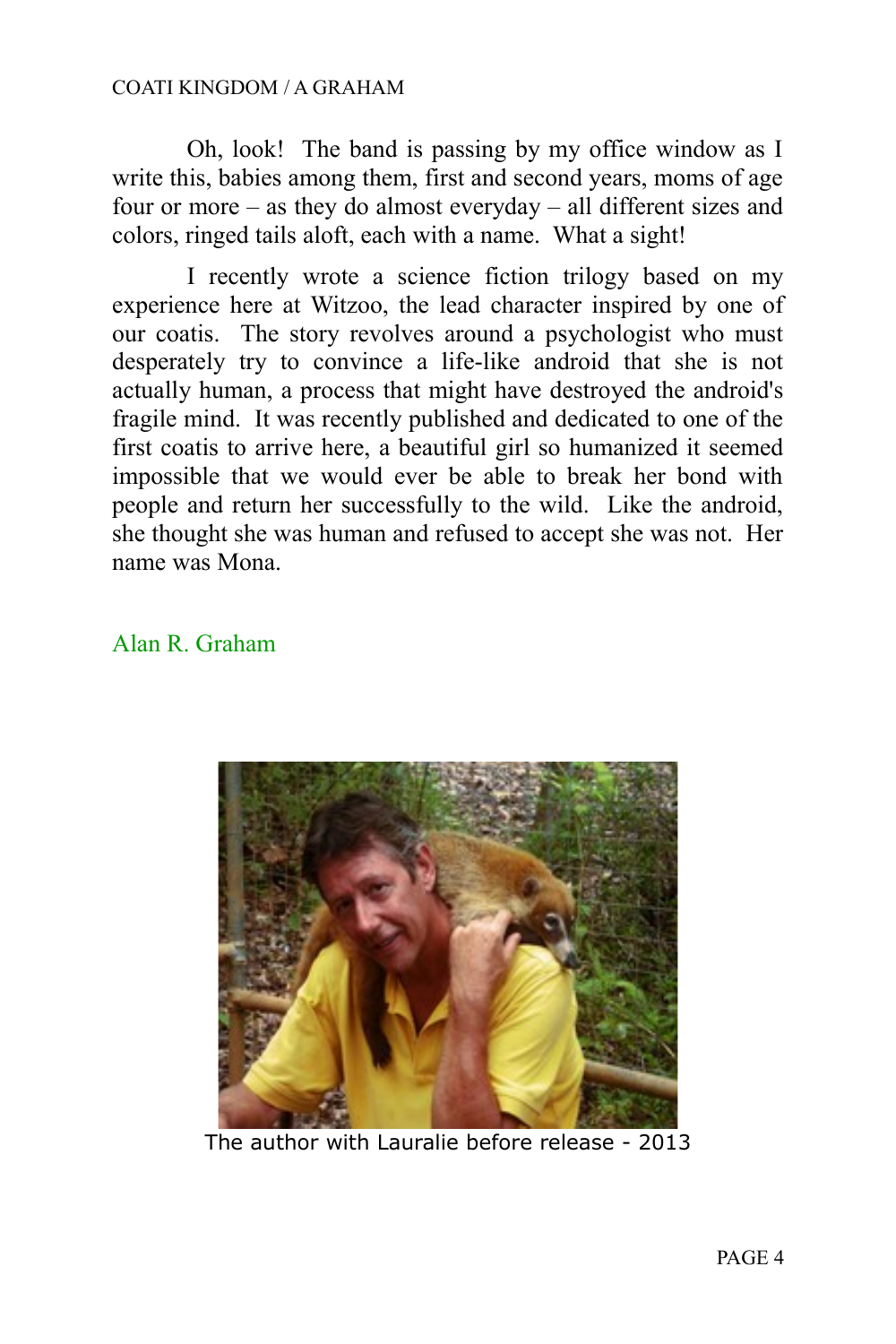### Glossary:

#### By Name. My Adorable Kids:

Common universal – Coati (pronounced *co-ah-tee*). From Amazonian Tupia Indian – 'cua' meaning, strap; 'tim' meaning, nose. Latin name – N. nasua, *narica* Subspecies – (narica) white-nosed. Coatimundi – false ('mundi' suffix refers only to males). Brazilean – Quati. Local Belizean – Quash. Ibero-American Spanish – Pizote. Local Mexican – Tejon (badger in Spanish). Southwestern US – Chulo or Chula ('cute' in Mx. Spanish slang). North American pet name – hog-nosed raccoon. Classic Maya languages – Chi'ik or Ch'we.

#### Vocalizations recorded (non-scientific):

Danger (alert) – loud-burst grunt or cough. Dangerous Thing, like poisonous reptile, insect - Short, repetitive grunts. Emotional Excitement – guttural, chattering squeaks (socializing). Emotional Distress – repetitive, soft chirping , all ages, like a small bird. Attention Seeking – nasal honks usually by babies (actually the throat). Anger (possessive, aggressive) – very loud and prolonged, stuttering screech. Marching signal – barely audible grunt every 10 seconds or so (adults only). Sleeping – little whimpering snores and grunts (restricted breathing). They do not cry when sick – high pitched whistle in instance of physical pain.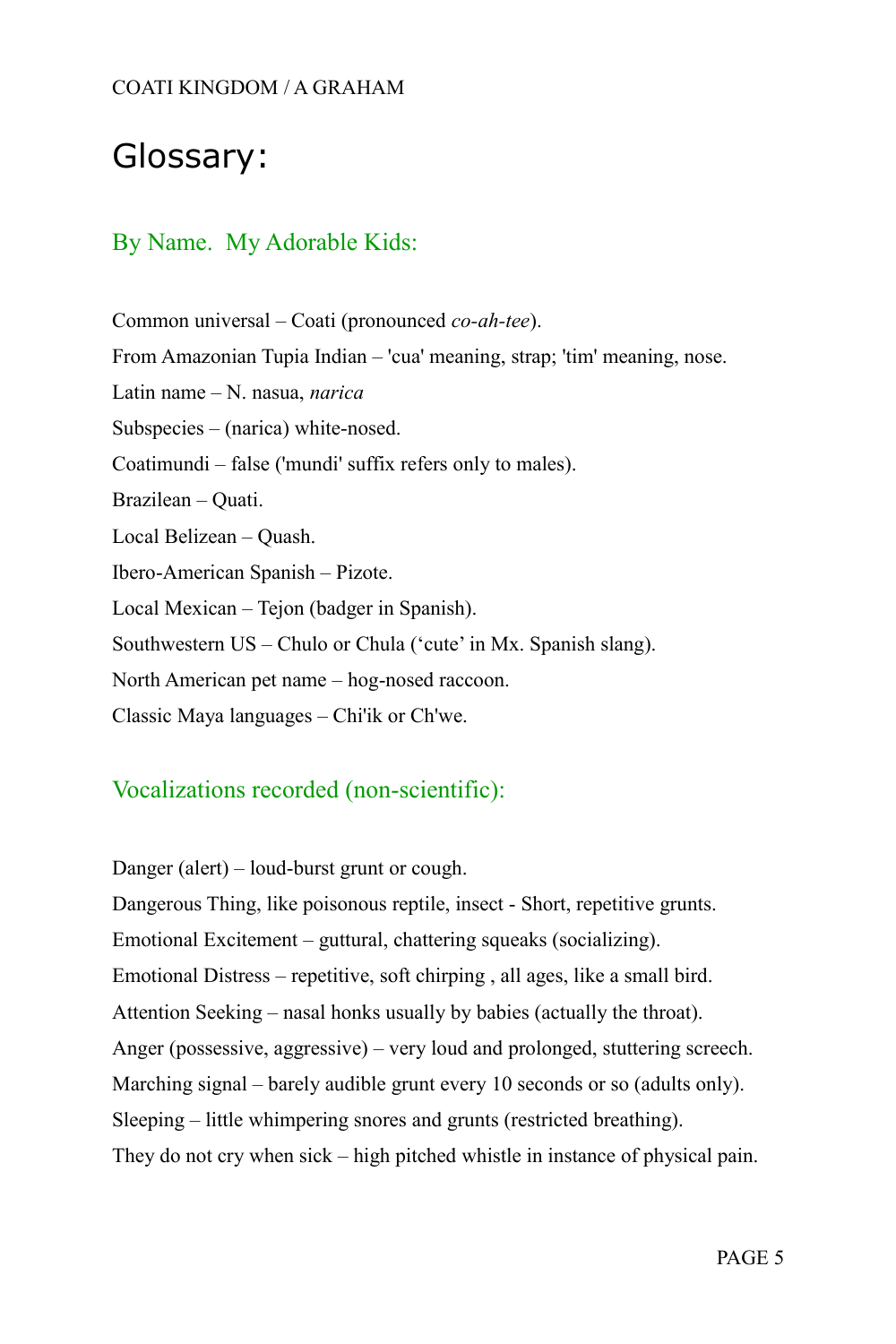

#### Map illustration: Alan Graham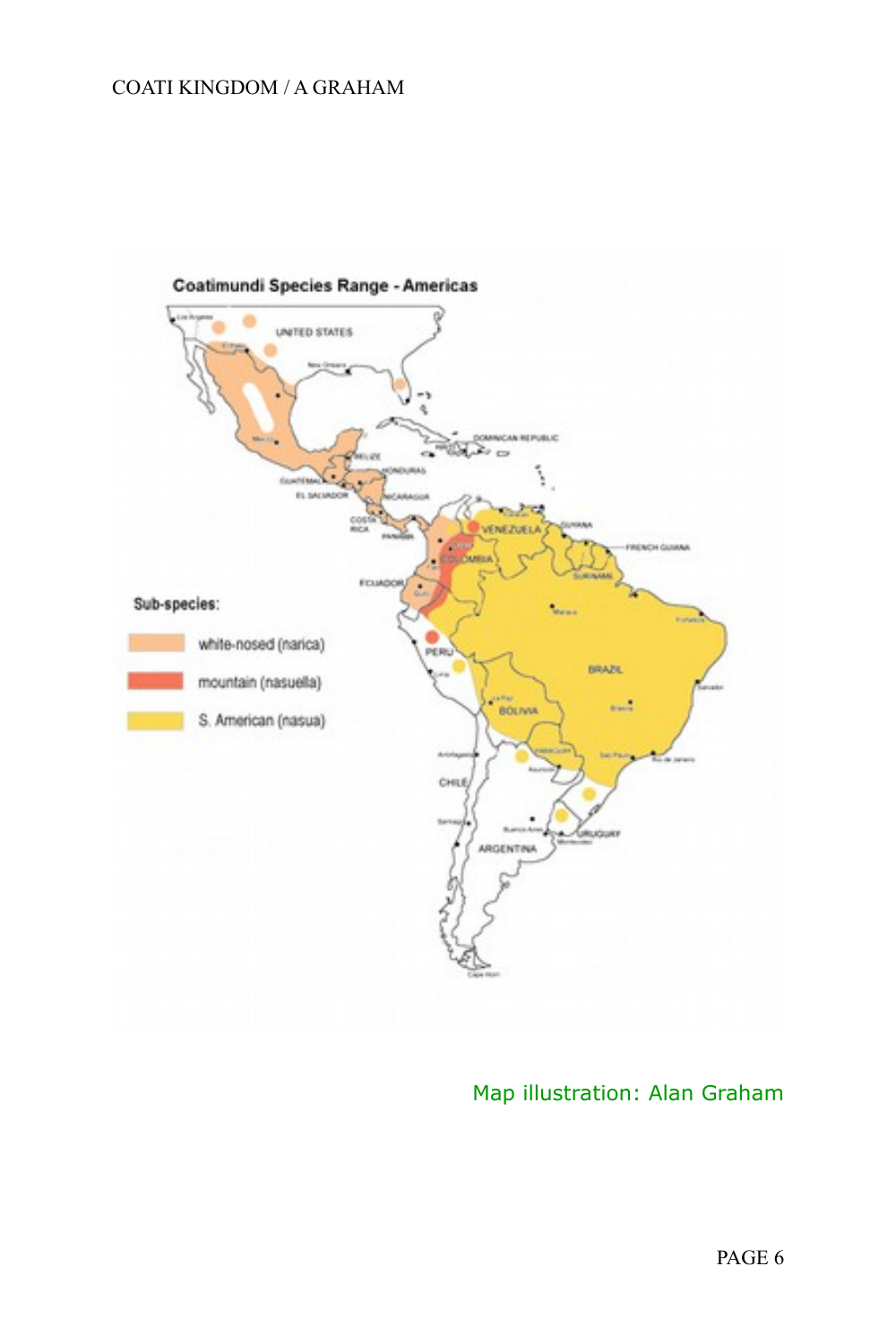## Day One, 2010 WELCOME



A young Belizean and his girlfriend approach a tall black man carrying a small, white, furry creature on his shoulder, constrained by string around its neck. They are in a large parking area for tourist buses. It is not busy at 10 a.m. as most of the crowds have already been shunted off to zip lines or cruises down the river on inner tubes.

"Wann'a picture?" says the black guy. "I-me put him on your head, you see. Make I take your camera."

"How much?" asks the Belizean man.

"Ten dollar – US. On your girlfriend. You take picture. He's a quash, pure white beauty, like you no see these, not like mine"

The Belizean shakes his head. "No. How much for the animal?"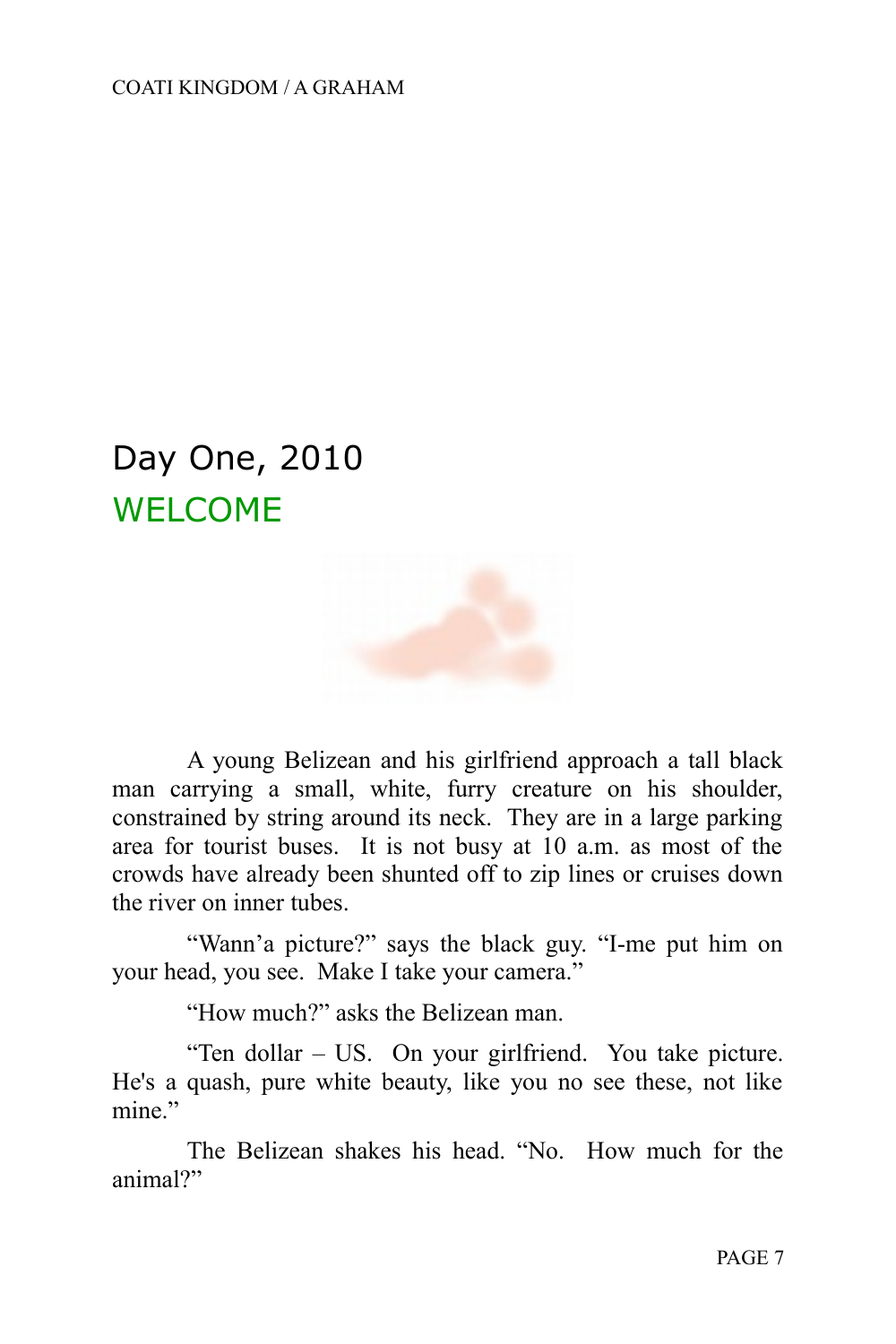"Ha. I no sell he," replies the black guy.  $"300."$ " $US?$ " "Yes. US dollars." "Okay. Sure. You Crazy?!"

So there it was. A scene that has been played out so many times before in so many different tourist locations around the world, Belize being no exception. True story. The Belizean man had spent years working with coatimundi as a handler, he knew the species well, in fact was sure he knew the grandfather of that animal, Vanilla, whose albino genes ran through these parts on the Caves Branch River. The Belizean phoned his ex employer and within a day money was exchanged and that little, six month old coati, sick and malnourished, most likely fed stale tortillas and rice his whole miserable life, was in the care of someone with the knowledge to nurse him back to health.



Stevie Wonder in new cage - 2017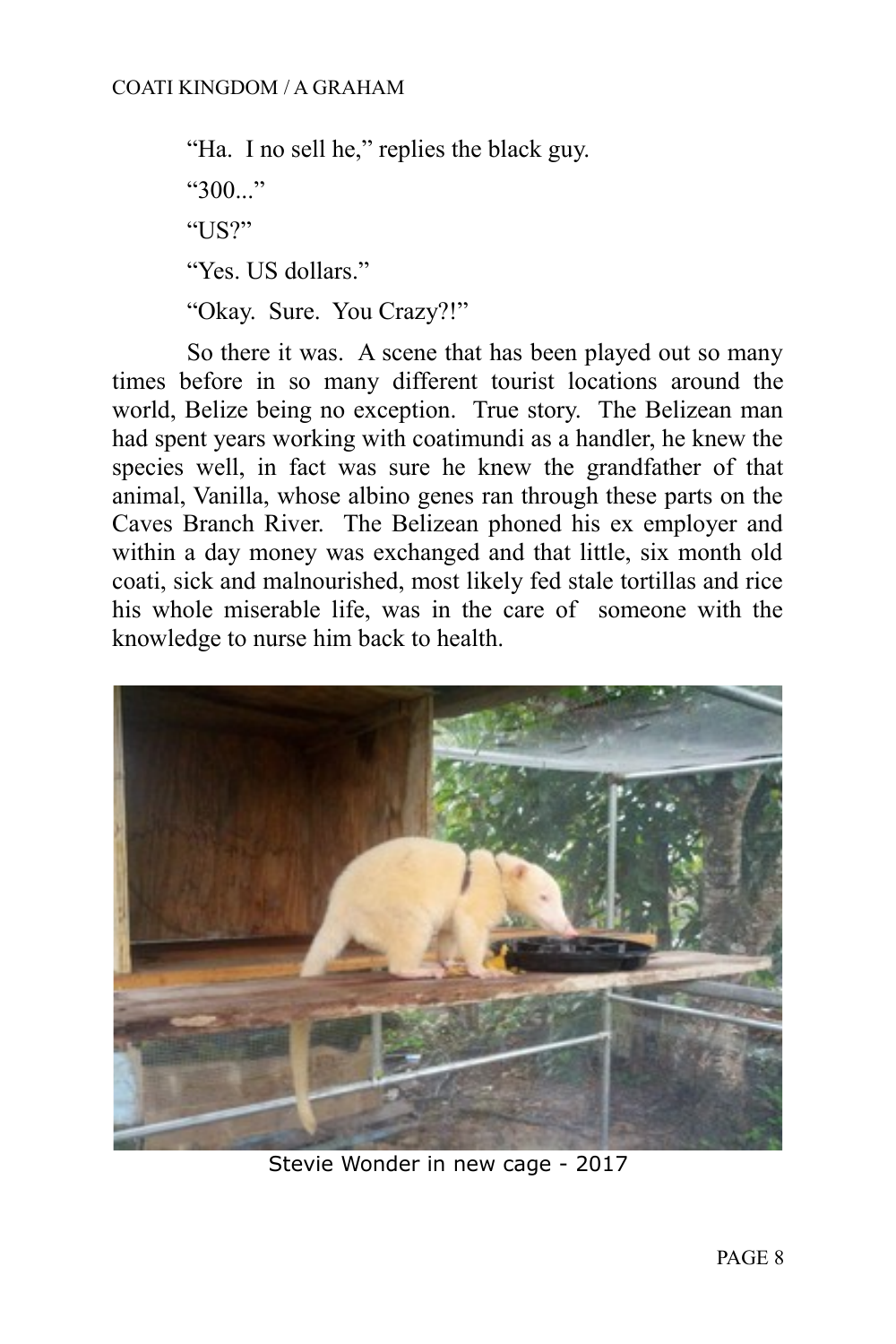I know that animal, his name is Steve, and I know the good man who rescued him, Rudy Romero. He and I built Steve's cage – a nice big one 10 by 10 feet with a grass floor, sleeping quarters in the loft and a roof.

Steve couldn't be released. By the time he was a year old, physically fit and healthy he had become too humanized. And another thing, he was an albino with no knowledge of the bush; easily spotted, he would be caught and killed out there in the wild by hunters or predators. Packs of farm dogs are also an ever present danger for coatis. Suffice to say, he is still alive today as I write this book.

Here is another example of what I loosely term "The Illegal Pet Trade", the internal traffic of wildlife which is even known at times to permeate international borders:

A small girl, perhaps ten years of age, enters a Chinese supermarket in downtown Belmopan, the capital city of Belize – population five thousand. On her shoulder is a tiny, brown coati, little ringed tail curled around her neck. She wanders the aisles, her pet calmly looking around. An ex-pat, a white woman, on hearing a familiar squeak, approaches the girl; it is August 2009.

"Hello," the woman says with a smile, eyeing up the infant coati barely the size of a kitten. "What are you going to do with that little quash when you go back to school? Who will look after it?"

The girl shyly points at her mom a few yards away.

The white woman has a few words with the mother, explains how difficult and dangerous it will be to leave a coati at home, in doors, unattended, while she is at work and it is then agreed: She, Tershia, will buy the little animal from them and care for it, herself. This ex-pat was a good friend of mine; her husband, Hugo, a vet. The coati was then given a name: Mona.

Two more infants were brought to my friends' front gate that August. The locals knew she would pay money to look after orphaned, baby quash. And she did; she took two more in fearing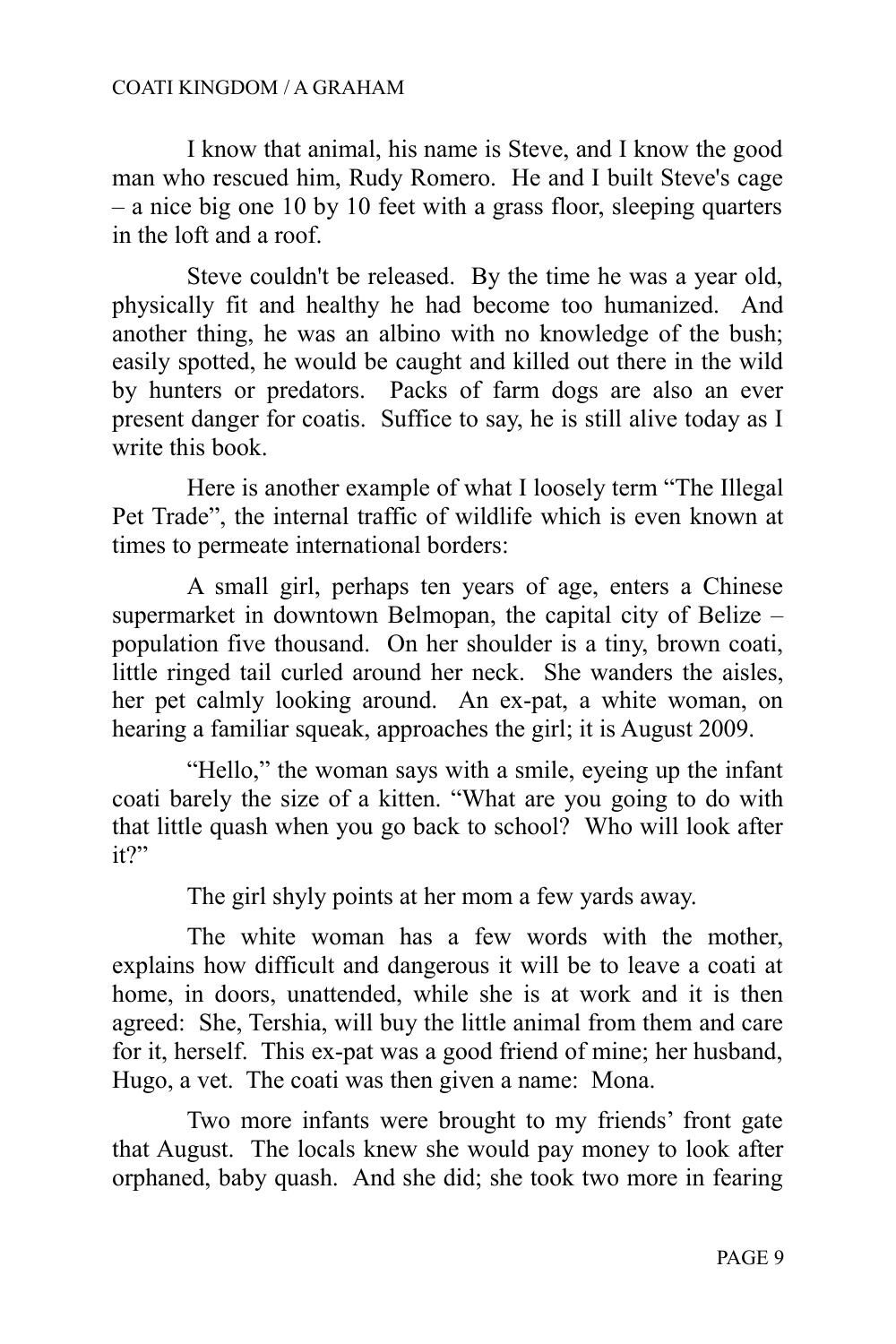that the emaciated little creatures would die if not properly cared for. Their names were derived from the Italian Renaissance era: Mona, from the painting; Leo, from Da Vinci; Angel, from Michelangelo.



Dolly meets Mona for first time - 2010

Coatimundi are particularly vulnerable when it comes to the illegal pet trade, Amazonian parrots and monkeys, too. Though most South and Central American countries these days protect the majority of indigenous species from poaching and have strict rules on hunting of any forms of wildlife, the pandemic is throughout: Coati infants are adorably cute – ridiculously cute. They have no incisors until they reach 4 months of age, their claws though long as they are equipped for climbing from day one are relatively harmless, and they are easily humanized. Monkeys are similarly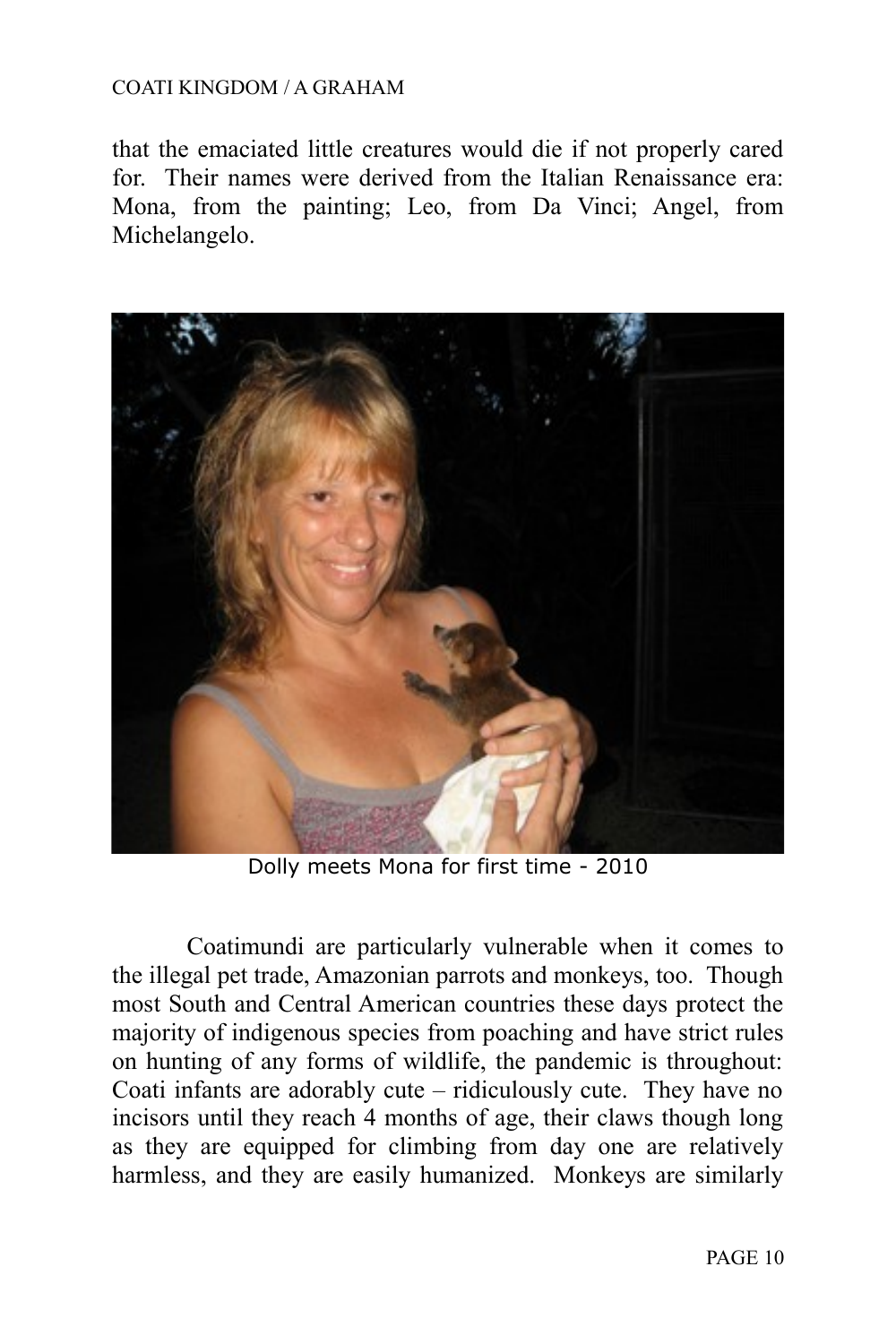sought after, the abundant squirrel monkey being the one most frequently sequestered – though spider monkeys, howlers and capuchins, too.

How and why? The issue is two fold: First, the mothers are a good source of food for locals living in dire poverty, simply shot while sitting in a tree trying to protect their young; second, the infants are then easily caught, bundled into rice sacks and tossed into the back of an aging pickup for transport to town and sale.

This happens everywhere in the coati's extensive range: From Argentina and Brazil in the south through Venezuela, Ecuador and Columbia west, then into Central America and all the way up to Arizona in the US. It is thought that they may have been introduced into the southern states of Arizona, New Mexico and Texas by Mexican hunters in the mid 1800s – following the Mexican-American war – selling them as pets to the curious. Such transactions were cited by scientists of the day from Arizona although there is always dispute, the first official documentation of a resident coati in the US going to Brownsville, Texas in 1877. Either way experts are drawn, some considering they are a recent invasion while others think they have been around forever but only recently spotted due to the sparse, native population of the time.

Not really surprising. As you will soon discover, nothing is cut and dry when it comes to coatis. Whether it be their behavior, their diet or their range you will find contradictory reports wherever you look. Even consensus between scientists can at times be shaky. What little you *can* find is likely from the various online "Fact Sheets" concerning pet care which have contributed to this plethora of confusion over the years.

It would seem unlikely that coatis crossed the Rio Grande into Texas – it's a big river and they don't like swimming nor do they like open spaces. More likely, then, that they were introduced… hmm, we'll see. Arizona? Yes, possible that coatis made their way on foot, though neither the arid Sonora Desert of northwestern Mexico nor the coniferous mountain spine to the east are any place for these bush-loving creatures, so what *were* they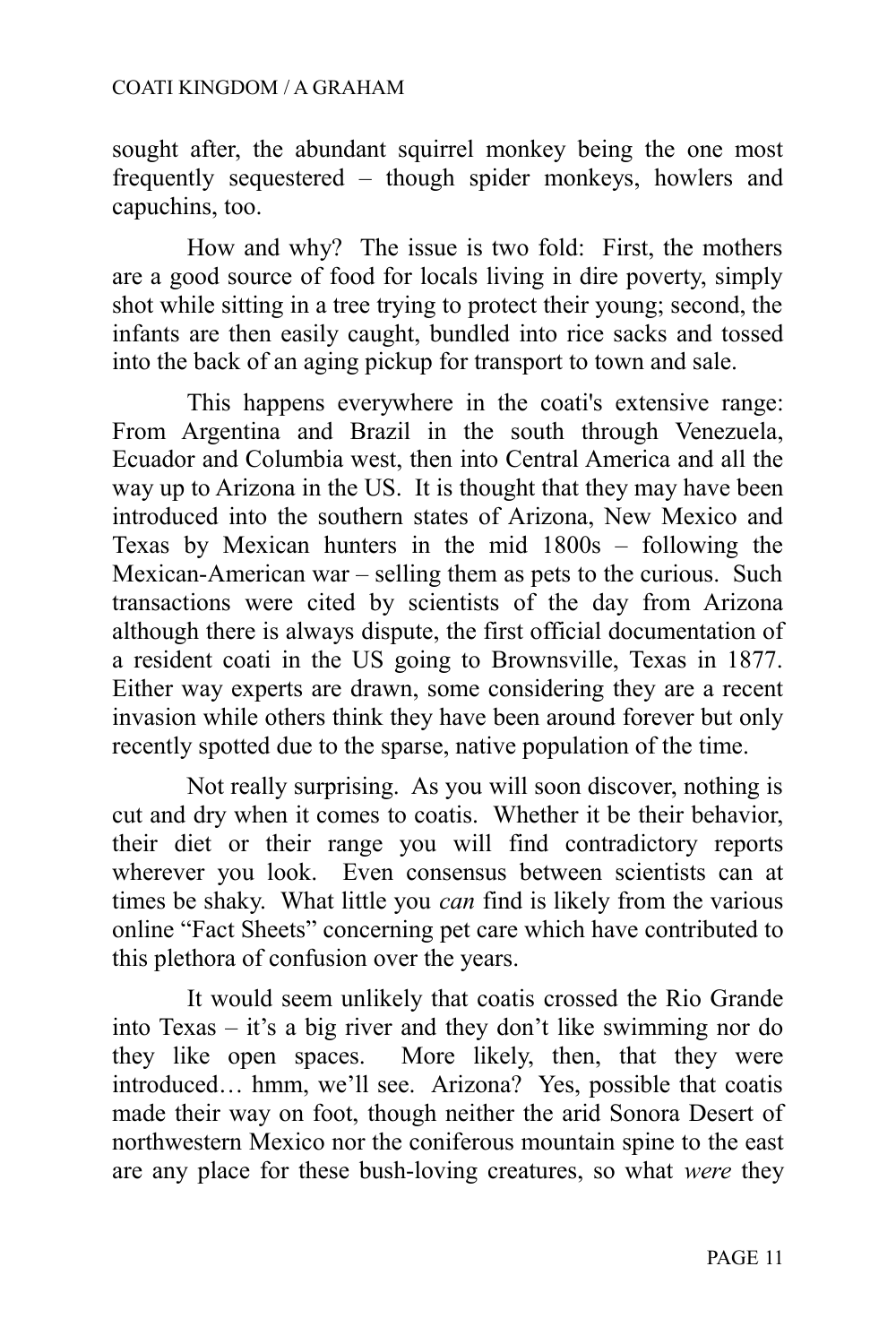doing in these parts anyway if not having been introduced? One thing that *can* be said of this dispersal is that coatis are wonderfully adaptable.

If coatis made it to Arizona and New Mexico all by themselves then they would have followed the snaking rivers and riparian woodland carved through the dry, mountainous region. As is often reported, coatis are never far from water though it is probably the cover of trees they like.



Mona wild, in adulthood - 2014

Did this migration occur many thousands of years ago, as could be construed by a recent 2018 phylogenic dispersement paper which irrefutably argues that the migration was from south to north? Or has more recent Global Warming spurred them on? And why did they stop their northerly march a mere hundred miles over the border? Added to which, what were Mexican hunters doing selling coatis on that border back in 1860 to American